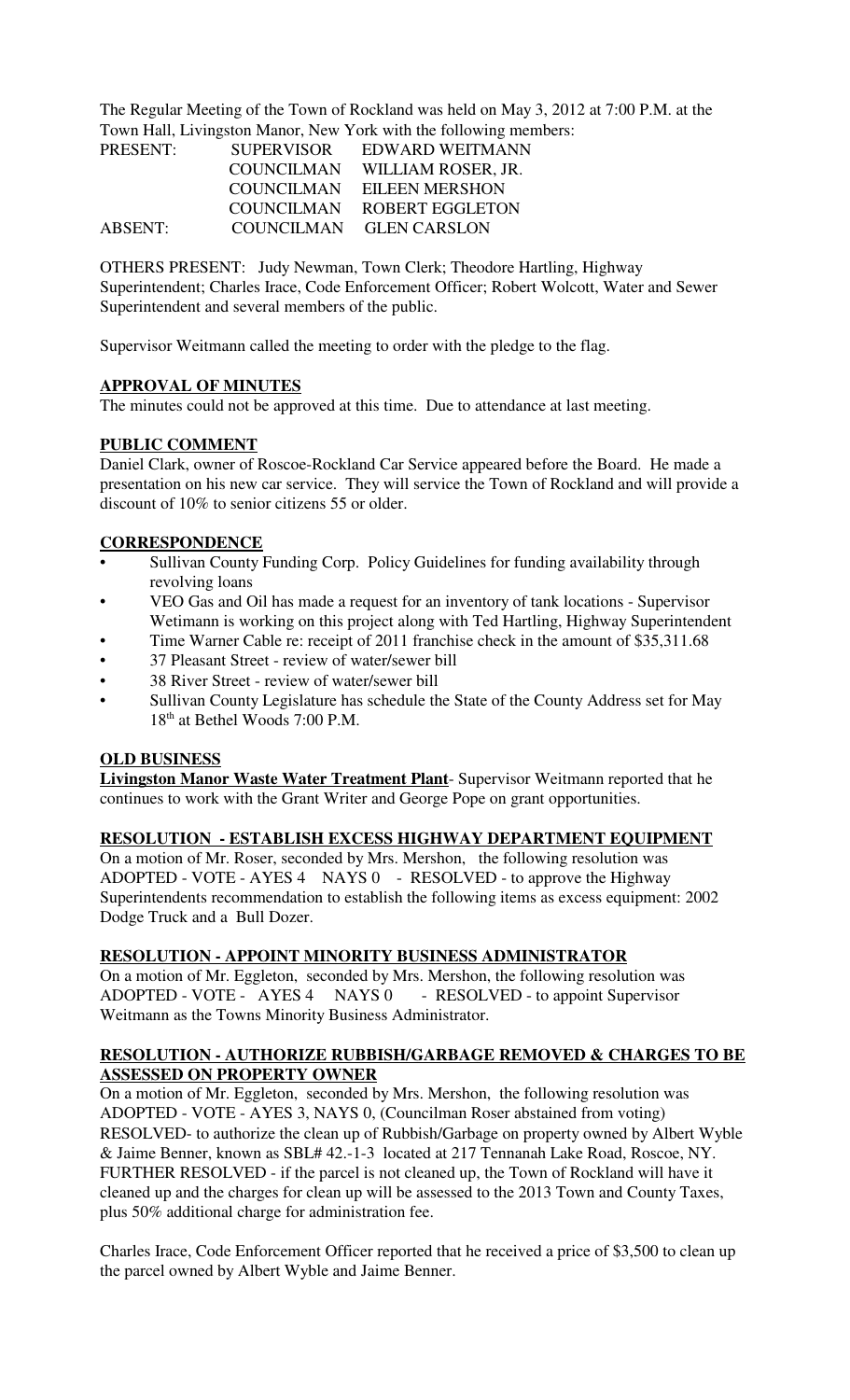# *REGULAR MEETING, TOWN OF ROCKLAND, MAY 3, 2012*

## **Water and sewer Weekend Duty Schedule & Log** - was presented.

## **Dog Control report** - was presented.

**Town Clerk's monthly report** - was presented.

#### **RESOLUTION - 2012 BUDGET MODIFICAIONS**

WHEREAS, the 2012 Budget requires modification, now therefore be it RESOLVED that the following Highway fund entries be authorized:

From: To:

Fund Balance \$26,265.96 5130.2 \$26,265.96

Acceptance of this Resolution was made by Mr. Roser, seconded by Mrs. Mershon and unanimously carried.

## **DEPARTMENT HEADS**

**Ted Hartling, Highway Superintendent** reported that his department has finished up the Pelnor Hollow reconstruction and Soil Conservation has completed the Hydro seeding. His department continues to work on ditching and he has paving scheduled for the  $14<sup>th</sup>$  of this month.

**Bob Wolcott, Water and Sewer Superintendent** addressed the two water/sewer issues with regards to high usage. The parcel located on 37 Pleasant Street was abandoned and they are not sure if the water went through the sewer system. No action can be taken until this issue is resolved. The parcel located on 38 River Street, the water did not go in the sewer system.

## **RESOLUTION - AMEND SEWER CHARGES FOR PROPERTY LOCATED ON 38 RIVER STREET**

On a motion of Mr. Eggleton, seconded by Mrs. Mershon, the following resolution was ADOPTED - VOTE - AYES 4, NAYS 0 - RESOLVED - To authorize the Water and Sewer Clerk to amend the last quarters sewer charges for the property located on 38 River Street, Livingston Manor to the average usage charge.

**Charlie Irace, Code Enforcement Officer** made a recommendation to the Board to have the parcel on 592 Old Route 17, Livingston Manor cleaned up.

#### **RESOLUTION - AUTHORIZE RUBBISH/GARBAGE REMOVED & CHARGES TO BE ASSESSED ON PROPERTY OWNER**

On a motion of Mr. Roser, seconded by Mrs. Mershon, the following resolution was ADOPTED - VOTE - AYES 4, NAYS 0 - RESOLVED - to authorize the clean up of Rubbish/Garbage on property owned by Margef Realty, know as SBL# 46.-2-9 located at 592 Old Route 17, Livingston Manor. FURTHER RESOLVED - if parcel is not cleaned up, the Town of Rockland will have it cleaned up and the charges for clean up will be assessed to the 2013 Town and County Taxes, plus 50% additional charge for administration fee.

#### **FALL CLEANUP**

Supervisor Weitmann reported that he is still considering a fall cleanup. As the cost to the Town averages out to approximately \$10,000. The Board may consider charging a fee for the ticket to defer the cost.

#### **APPROVAL OF BILLS**

On a motion of Mrs. Mershon, seconded by Mr. Eggleton, the following resolution was ADOPTED - VOTE - Ayes 4, Nays 0 - RESOLVED - to approve the bills on abstract #9 dated May 3, 2012, in the following amounts:

| General Fund           | #136-150 | \$12,693.49 |
|------------------------|----------|-------------|
| Highway                | #167-185 | \$57,965.89 |
| Livingston Manor Water | #62-67   | \$2,961.44  |